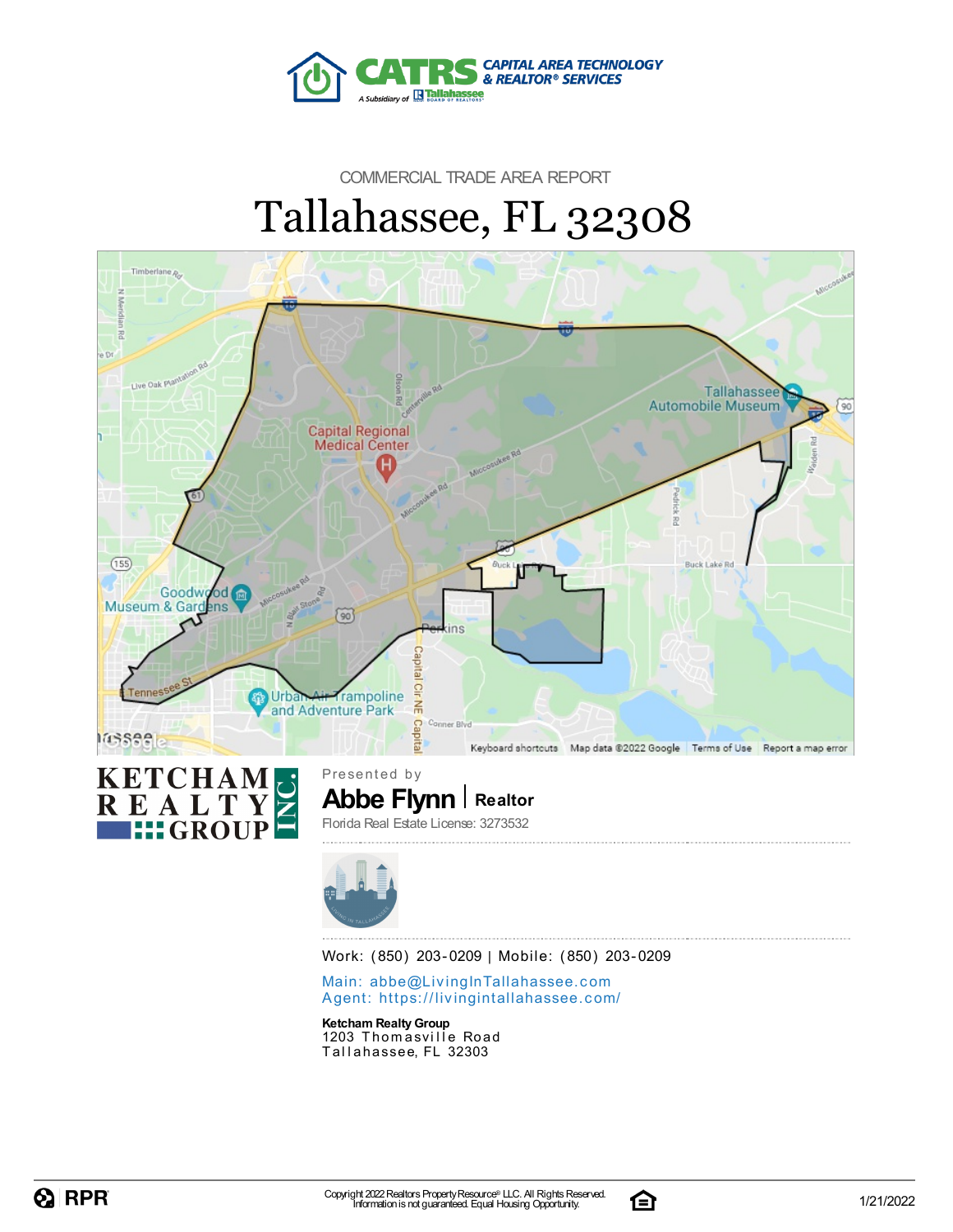|  | T(I) CATRS & REALTOR® SERVICES<br>A Subsidiary of <b>Exhibit Philippense</b> |
|--|------------------------------------------------------------------------------|
|--|------------------------------------------------------------------------------|

| Criteria Used for Analysis |
|----------------------------|
|----------------------------|

| Income:                 | Age:       | <b>Population Stats:</b> | Seamentation:            |
|-------------------------|------------|--------------------------|--------------------------|
| Median Household Income | Median Age | <b>Total Population</b>  | 1st Dominant Segment     |
| \$61,872                | - 41.7     | 22.643                   | <b>Old and Newcomers</b> |

### Consumer Segmentation

| CONSUMER Segmentation                                               |                                                                                  |                                                                                         |                                                                                         |                                                  |                                                                                   |
|---------------------------------------------------------------------|----------------------------------------------------------------------------------|-----------------------------------------------------------------------------------------|-----------------------------------------------------------------------------------------|--------------------------------------------------|-----------------------------------------------------------------------------------|
| Life Mode<br>What are the<br>people like that<br>live in this area? | Middle Ground<br>Lifestyles of thirtysomethings                                  | Urbanization<br>Where do people<br>like this usually<br>live?                           | <b>Metro Cities</b><br>Affordable city life, including smaller metros, satellite cities |                                                  |                                                                                   |
| Top Tapestry<br>Segments                                            | Old and<br>Newcomers                                                             | Young and<br><b>Restless</b>                                                            | <b>Exurbanites</b>                                                                      | <b>Emerald City</b>                              | <b>Bright Young</b><br><b>Professionals</b>                                       |
| % of Households                                                     | 1,967 (19.0%)                                                                    | 1,893 (18.3%)                                                                           | 1,879 (18.2%)                                                                           | 1,536 (14.9%)                                    | 968 (9.4%)                                                                        |
| Lifestyle Group                                                     | Middle Ground                                                                    | Midtown Singles                                                                         | <b>Affluent Estates</b>                                                                 | Middle Ground                                    | Middle Ground                                                                     |
| Urbanization Group                                                  | Metro Cities                                                                     | <b>Metro Cities</b>                                                                     | Suburban Periphery                                                                      | Metro Cities                                     | Urban Periphery                                                                   |
| Residence Type                                                      | Multi-Units, Single<br>Family                                                    | Multi-Unit Rentals                                                                      | Single Family                                                                           | Multi-Units, Single<br>Family                    | Multi-Units, Single<br>Family                                                     |
| Household Type                                                      | Singles                                                                          | Singles                                                                                 | <b>Married Couples</b>                                                                  | Singles                                          | <b>Married Couples</b>                                                            |
| Average Household Size                                              | 2.11                                                                             | 2.02                                                                                    | 2.48                                                                                    | 2.05                                             | 2.4                                                                               |
| Median Age                                                          | 38.5                                                                             | 29.4                                                                                    | 49.6                                                                                    | 36.6                                             | 32.2                                                                              |
| Diversity Index                                                     | 50.1                                                                             | 76                                                                                      | 32.6                                                                                    | 48.1                                             | 65.4                                                                              |
| Median Household Income                                             | \$39,000                                                                         | \$36,000                                                                                | \$98,000                                                                                | \$52,000                                         | \$50,000                                                                          |
| Median Net Worth                                                    | \$23,000                                                                         | \$11,000                                                                                | \$451,000                                                                               | \$37,000                                         | \$28,000                                                                          |
| Median Home Value                                                   |                                                                                  |                                                                                         | \$346,000                                                                               |                                                  |                                                                                   |
| Homeownership                                                       | 46.4 %                                                                           | 13.7 %                                                                                  | 85.4%                                                                                   | 49.6%                                            | 44.1 %                                                                            |
| Average Monthly Rent                                                | \$850                                                                            | \$920                                                                                   |                                                                                         | \$1,030                                          | \$1,000                                                                           |
| Employment                                                          | Professional or<br>Services                                                      | Services or<br>Professional                                                             | Professional or<br>Management                                                           | Professional or<br>Management                    | Professional or<br>Services                                                       |
| Education                                                           | College Degree                                                                   | College Degree                                                                          | College Degree                                                                          | College Degree                                   | College Degree                                                                    |
| <b>Preferred Activities</b>                                         | Buy frozen,<br>convenience foods<br>. Support<br>environmental<br>organizations. | Text, redeem coupons<br>from cell phone. Go<br>dancing; play pool;<br>buy organic food. | Contract for home care<br>services. Prefer<br>natural, organic<br>products              | Travel frequently<br>. Buy, eat organic<br>foods | Go to bars/clubs:<br>attend concerts. Eat at<br>fast food, family<br>restaurants. |
| Financial                                                           | Bank online or in<br>person                                                      | Bank online                                                                             | Invest actively; use<br>financial planners                                              | Contribute to NPR.<br><b>PBS</b>                 | Own U.S. savings<br>bonds; bank online                                            |
| Media                                                               | Watch movies at home                                                             | Listen to blues, jazz,<br>rap, hip-hop, dance<br>music                                  | Support public<br>TV/radio                                                              | Read books,<br>magazines on tablets              | Rent DVDs from<br>Redbox or Netflix                                               |
| Vehicle                                                             | View car as<br>transportation only                                               | Take public<br>transportation                                                           | Choose late-model<br>luxury cars, SUVs                                                  | Take public<br>transportation                    | Own newer cars                                                                    |

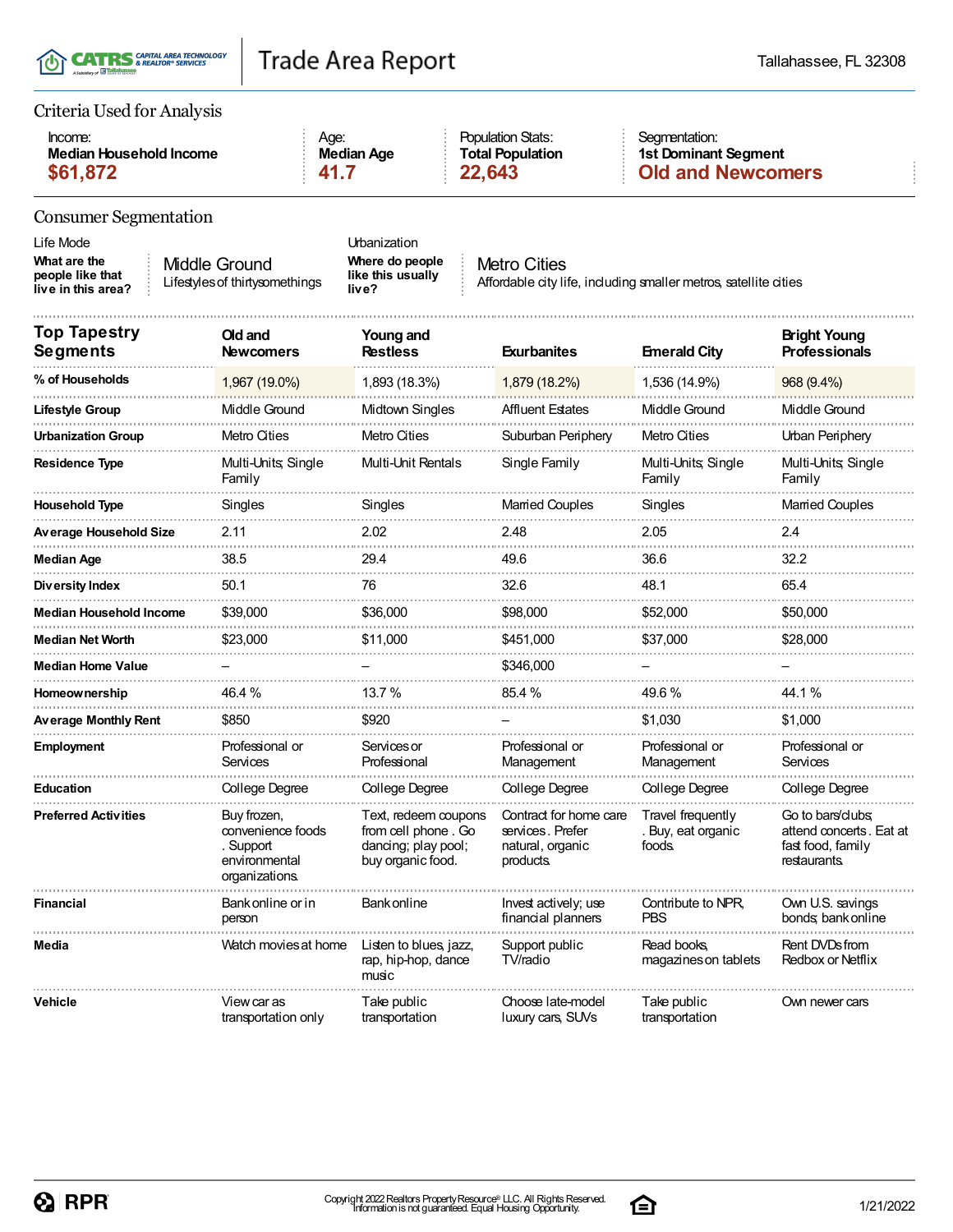

### About this segment Old and Newcomers

**Thisisthe** 

#1

dominant segment for thisarea

19.0% of householdsfall

into thissegment

In thisarea

In the United States

### 2.3%

#### of householdsfall into thissegment

### An overview of who makes up this segment across the United States

### Who We Are

The Old and Newcomers market features singles' lifestyles, on a budget. The focus is more on convenience than consumerism, economyover acquisition. Old and Newcomers is composed of neighborhoods in transition, populated by renters who are just beginning their careers or retiring. Some are still in college; some are taking adult education classes. Theysupport environmental causes and Starbucks. Age is not always obvious from their choices.

#### Our Neighborhood

- Metropolitan city dwellers.
- Predominantly single households, with a mix of married couples(no children); average household size lower at 2.11.
- 54% renter occupied; average rent, \$800.
- 45%of housing unitsare single-family  $\bullet$ dwellings; 44% are multi-unit buildings in older neighborhoods, built before 1980.
- Average vacancy rate at 11%.

### Socioeconomic Traits

- Unemployment is lower at 7.8%, with an average labor force participation rate of 62.6%, despite the increasing number of retired workers.
- 30% of households are currently receiving Social Security.
- 28% have a college degree, 33% have some college education, 10%are still enrolled in college.
- Consumersare price aware and coupon clippers, but open to impulse buys.
- They are attentive to environmental concerns.
- They are more comfortable with the latest technology than buying a car.

### Market Profile

- Residents are strong supporters of environmental organizations.
- They prefer cell phonesto landlines.
- Entertainment features the Internet (dating sites and games), movies at home, country music and newspapers.
- Vehiclesare basically just a meansof transportation.
- Food features convenience, frozen and fast food.
- They do banking aslikely in person asonline.



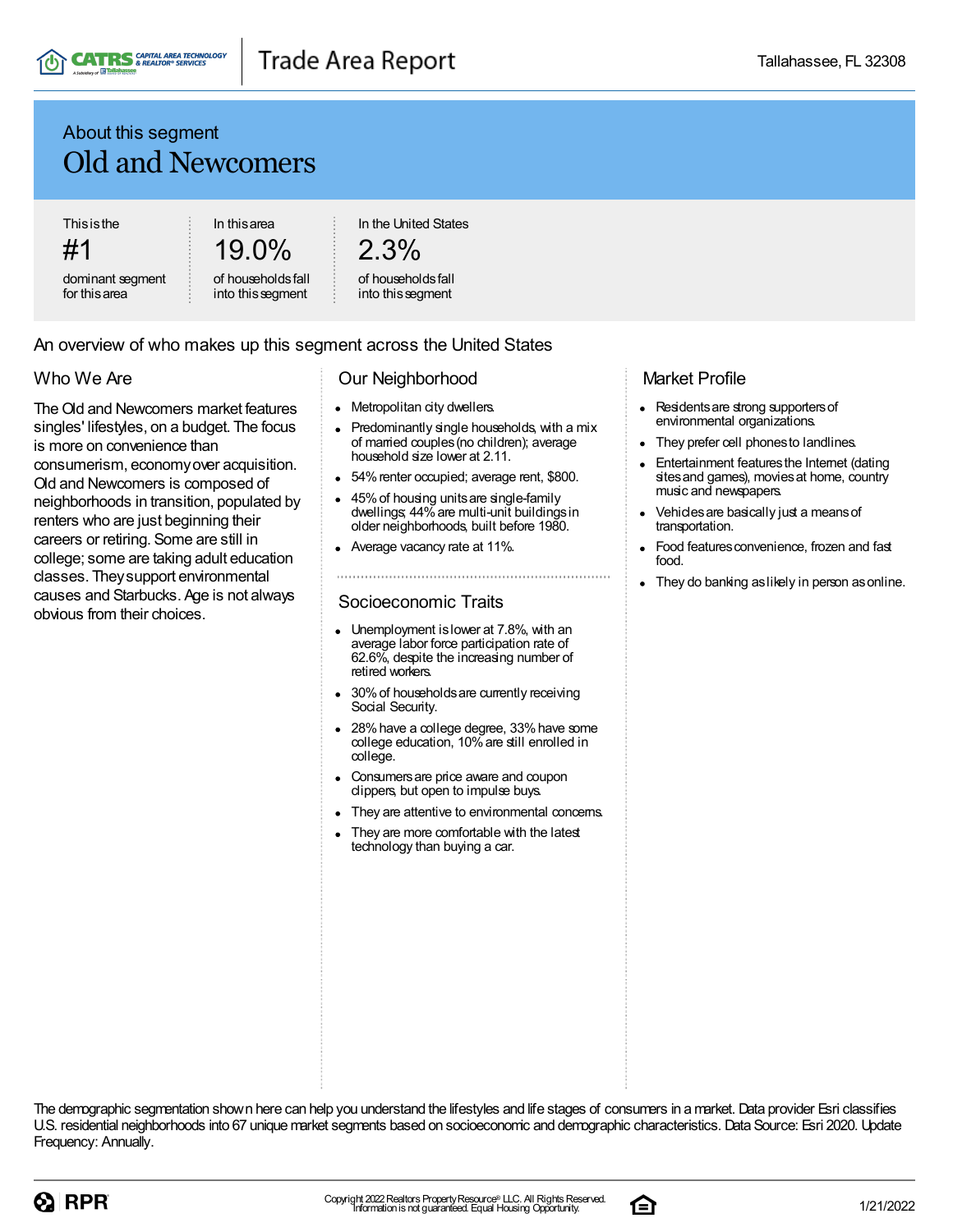

### About this segment Young and Restless

**Thisisthe** 

#2 dominant segment for thisarea

In thisarea 18.3% of householdsfall

into thissegment

In the United States

 $1.7\%$ 

#### of householdsfall into thissegment

### An overview of who makes up this segment across the United States

### Who We Are

Gen Ycomes of age: Well-educated young workers, some of whom are still completing their education, are employed in professional/technical occupations, as well as sales and office/administrative support roles. These residents are not established yet, but striving to get ahead and improve themselves. This market ranks in the top 5 for renters, movers, college enrollment and labor-force participation rate. Almost 1 in 5 residents move each year. Close to half of all householders are under the age of 35, the majorityliving alone or in shared nonfamilydwellings. Median household income is still below the U.S. average. Smartphones are a wayof life, and they use the Internet extensively. Young and Restless consumers are diverse, favoring denselypopulated neighborhoods in large metropolitan areas; more than 50 percent are located in the South (almost a fifth in Texas), with the rest chiefly in the West and Midwest.

### Our Neighborhood

- $\bullet$ One of the youngest markets: Half the householdersunder age 35; median age 29.4.
- Primarily single-person householdswith some shared households.
- Highly mobile market, beginning careersand changing addressesfrequently.
- Naturally, one of the top five renter markets.
- Apartment rentalspopular: 45%in 5-19 unit buildings, 26% in 20+ unit buildings.
- Majority of housing built in 1970 or later (83%).

#### Socioeconomic Traits

- Education completed: 2 out of 3 have some college, an associate'sdegree, or a bachelor's degree or higher. Education in progress: almost 15%are still enrolled in college.
- Labor force participation rate is exceptionally high at 75.4%; unemployment islowat 7.8%.
- These are careful shoppers, aware of prices, and demonstrate little brand loyalty.
- They like to be the first to try new products, but prefer to do research before buying the latest electronics.
- Most of their information comesfrom the Internet and TV, rather than traditional media.
- Carry their cell phone everywhere they go.

### Market Profile

- No landline telephone for majority of households, preferring a cell phone only.
- Use their cell phone to text, listen to music, pay bills, redeem coupons, lookup directions and accessfinancial information.
- Online activitiesinclude banking (with paperless statements), purchasing items on eBay, accessing Twitter and Facebook, and watching movies and TV shows.
- Enjoy dancing, playing pool, watching MTV and Comedy Central programs, reading fashion magazines and playing volleyball.
- Listen to blues, jazz, rap, hip hop, and dance music and read music magazines.
- Purchase natural/organic food, but frequent fast food restaurants.



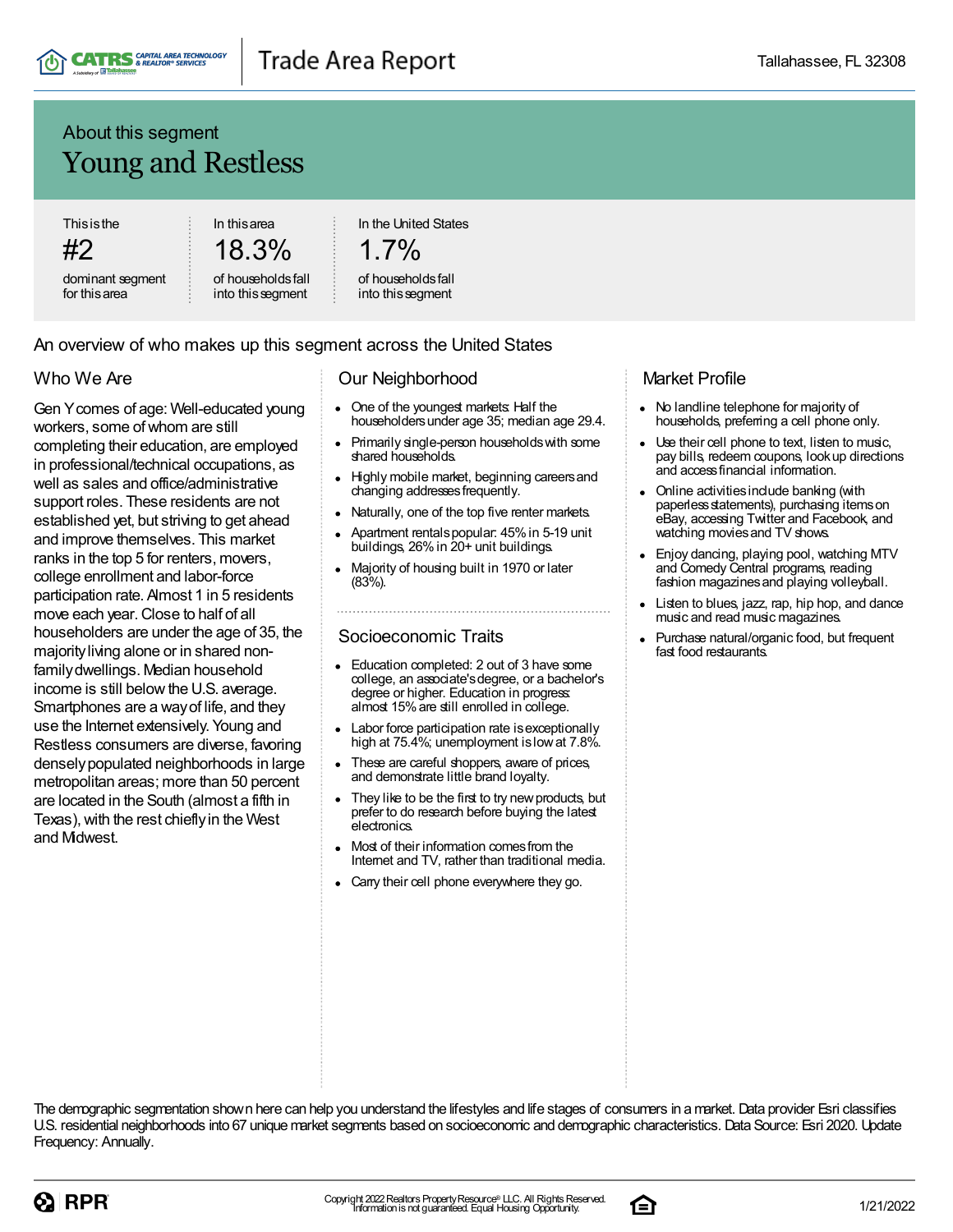

### About this segment Exurbanites

**Thisisthe** 

#3 dominant segment for thisarea

18.2% of householdsfall

into thissegment

In thisarea

In the United States

# 1.9%

#### of householdsfall into thissegment

### An overview of who makes up this segment across the United States

### Who We Are

Exurbanites residents are approaching retirement but showing fewsigns of slowing down. Theyare active in their communities, generous in their donations, and seasoned travelers. Theytake advantage of their proximity to large metropolitan centers to support the arts, but prefer a more expansive home style in less crowded neighborhoods. Theyhave cultivated a lifestyle that is both affluent and urbane.

### Our Neighborhood

- Established neighborhoods(most built  $\bullet$ between 1970 and 1990) found in the suburban periphery of large metropolitan markets.
- A larger market of empty nesters, married coupleswith no children; average household size is 2.48.
- Primarily single-family homes with a high median value of \$346,000, most still carrying mortgages.
- Higher vacancy rate at 9%.

### Socioeconomic Traits

- Residentsare college educated; more than half have a bachelor's degree or higher; almost 80%have some college education.
- Thislabor force isbeginning to retire. One in three households currently receive Social Security or retirement income. Labor force participation has declined to less than 60%.
- Unemployment remainslowat 5.5%; more of the residentsprefer self-employment or working from home.
- Consumersare more interested in quality than cost. They take pride in their homes and foster a sense of personal style.
- Exurbanites residents are well connected, using the Internet for everything from shopping to managing their finances.
- Sociable and hardworking, they still find time to stay physically fit.

### Market Profile

- Exurbanites residents' preferred vehicles are late-model luxury carsor SUVs.
- They are active supporters of the arts and public television/radio.
- Attentive to ingredients, they prefer natural or organic products.
- Gardening and home improvement are priorities, but they also use a number of services, from home care and maintenance to personal care.
- Financially active with wide-ranging investments, these investors rely on financial planners, extensive reading and the Internet to handle their money.



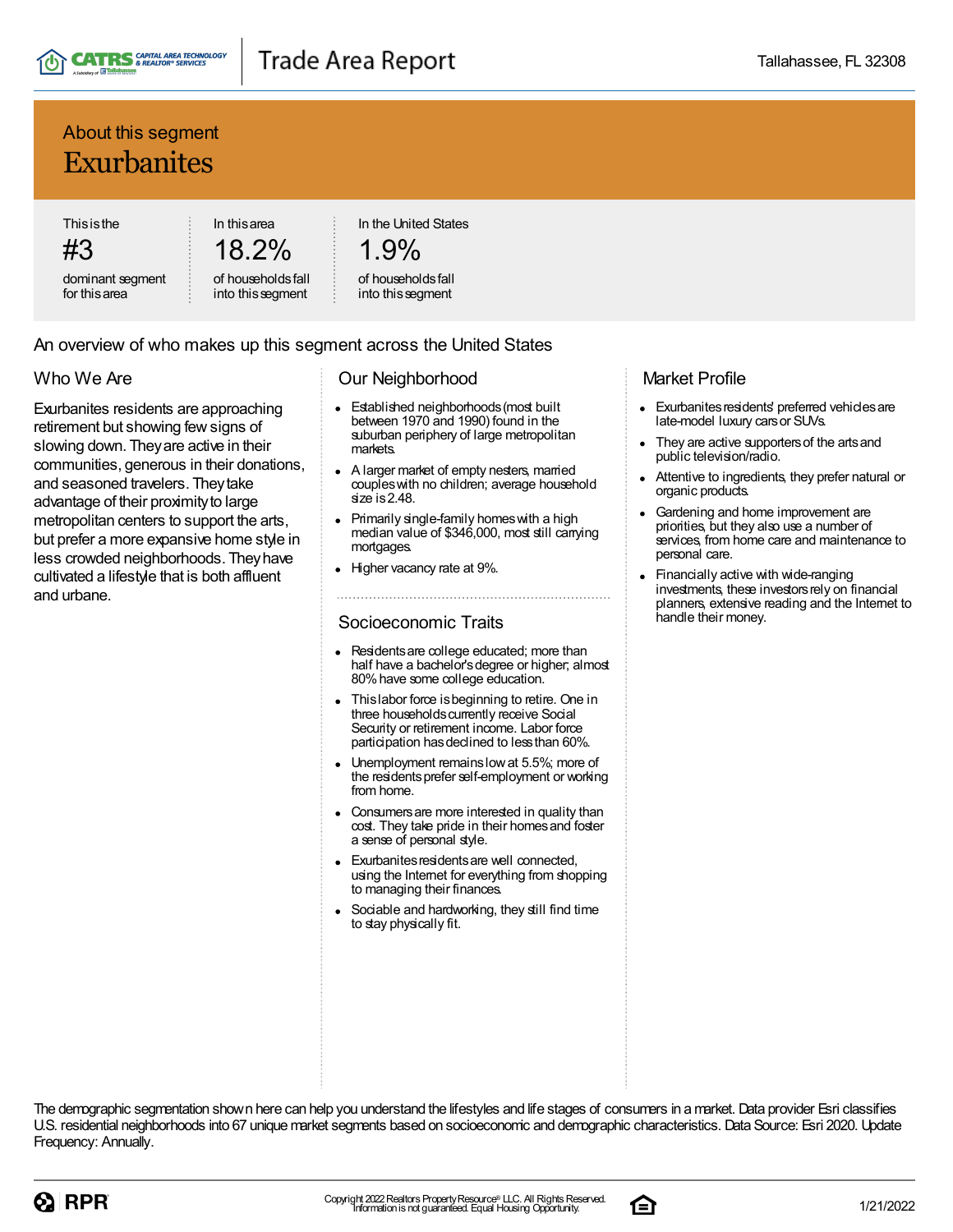

### About this segment Emerald City

**Thisisthe** 

#4

dominant segment for thisarea

In thisarea 14.9% In the United States

$$
1.4\%
$$

of householdsfall into thissegment

of householdsfall into thissegment

### An overview of who makes up this segment across the United States

### Who We Are

Emerald City's denizens live in lowerdensityneighborhoods of urban areas throughout the country. Young and mobile, theyare more likelyto rent. Well educated and well employed, half have a college degree and a professional occupation. Incomes close to the U.S. median come primarily from wages and selfemployment. This group is highly connected, using the Internet for entertainment and making environmentally friendly purchases. Long hours on the Internet are balanced with time at the gym. Manyembrace the "foodie" culture and enjoycooking adventurous meals using local and organic foods. Music and art are major sources of enjoyment. They travel frequently, both personallyand for business.

### Our Neighborhood

- $\bullet$ There are mostly older, established neighborhoodswith homesbuilt before 1960; around 30% built before 1940.
- Just over half of all homesare renter occupied.
- Single-person and non-family typesmake up over half of all households.
- Median home value and average rent are slightly above the U.S. levels; around half of owned homesare worth \$150,000-\$300,000.

### Socioeconomic Traits

- Well educated, these consumers research products carefully before making purchases.
- They buy natural, green and environmentally friendly products.
- Very consciousof nutrition, they regularly buy and eat organic foods.
- Cell phonesand text messaging are a huge part of everyday life.
- They place importance on learning new things to keep life fresh and variable.
- They are interested in the fine artsand especially enjoy listening to music.

### Market Profile

- $\bullet$ Liberal segment that contributesto NPRand PBS.
- Shop at Trader Joe'sand Whole Foods.
- $\bullet$ Budget time-utilize home cleaning services so there'stime for yoga.
- Use the web for professional networking,  $\bullet$ blogging and online dating.
- Read magazinesand bookson a tablet, sometimes while exercising at home.
- Go to art galleriesand make art at home.



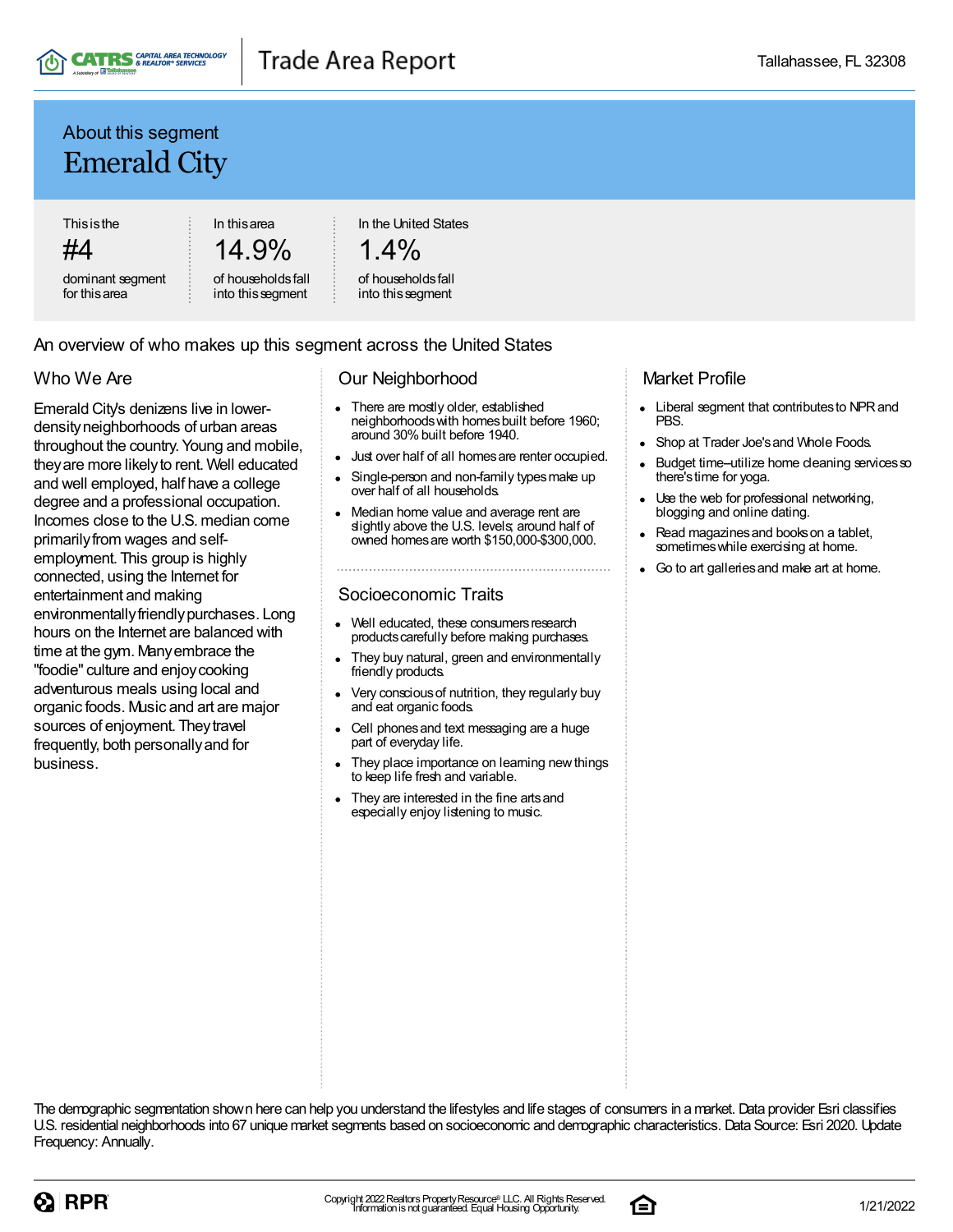### About this segment Bright Young Professionals

**Thisisthe** 

#5

dominant segment for thisarea

In thisarea  $9.4\%$ 

of householdsfall into thissegment

In the United States

### $2.2\%$

#### of householdsfall into this segment

### An overview of who makes up this segment across the United States

### Who We Are

Bright Young Professionals is a large market, primarilylocated in urban outskirts of large metropolitan areas. These communities are home to young, educated,working professionals.One out of three householders is under the age of 35. Slightlymore diverse couples dominate this market, with more renters than homeowners. More than two-fifths of the households live in single-family homes; over a third live in 5+ unit buildings. Labor force participation is high, generally white-collar work, with a mix of food service and part-time jobs (among the college students). Median household income, median home value and average rent are close to the U.S. averages. Residents of this segment are physically active and up on the latest technology.

### Our Neighborhood

- Approximately 56% of the households rent; 44%own their homes.
- Household type is primarily couples, married (or unmarried), with above average concentrationsof both single-parent and single-person households.
- Multi-unit buildings or row housing make up  $\bullet$ 55%of the housing stock(rowhousing, buildings with  $5-19$  units);  $44\%$  built 1980-99.
- Average rent is slightly higher than the U.S. average.
- Lower vacancy rate isat 8.9%.

#### Socioeconomic Traits

- Education completed: 36% with some college or an associate'sdegree, 30%with a bachelor's degree or higher. Education in progress is 10%.
- Unemployment rate islower at 7.1%, and labor force participation rate of 73% is higher than the U.S. rate.
- These consumers are up on the latest technology.
- They get most of their information from the Internet.
- Concern about the environment impacts their purchasing decisions.

### Market Profile

- Own U.S. savings bonds.
- Own newer computers(desktop, laptop or both), iPodsand 2+ TVs.
- Go online to do banking, accessYouTube or Facebook, visit blogs, and play games.
- Use cell phonesto text, redeem mobile coupons, listen to music, and checkfor news and financial information.
- Find leisure going to bars/clubs, attending concerts, going to the zoo, and renting DVDs from Redbox or Netflix.
- Read sports magazines and participate in a variety of sports, including backpacking, basketball, football, bowling, Pilates, weight lifting and yoga.
- Eat out often at fast-food and family restaurants.



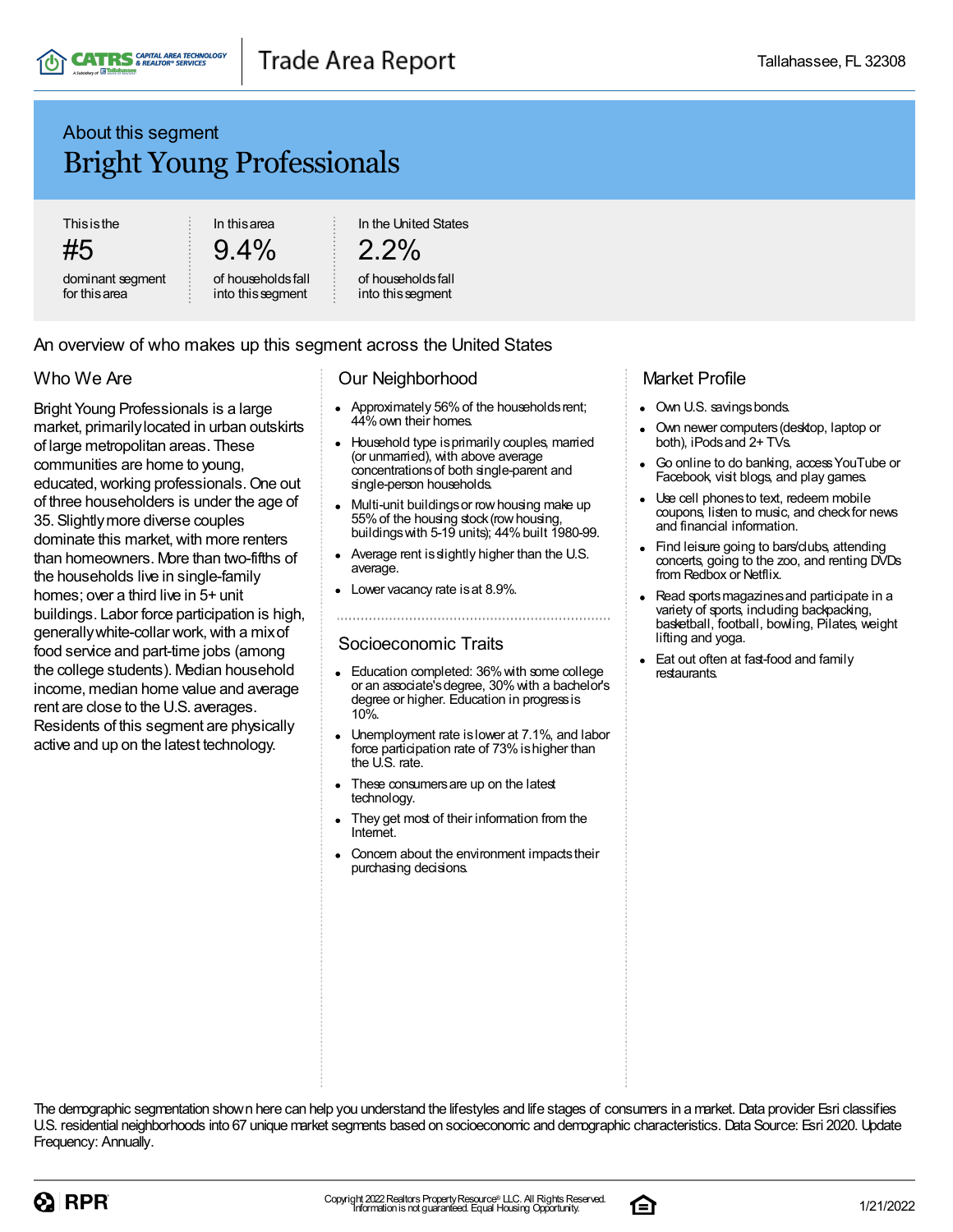## Tallahassee, FL 32308: Population Comparison

| <b>Total Population</b>                      | 32308               | 22,643     |
|----------------------------------------------|---------------------|------------|
| This chart shows the total population in     |                     | 23,774     |
| an area, compared with other<br>geographies. | Leon County 294,288 |            |
| Data Source: U.S. Census American            |                     | 306,980    |
| Community Survey via Esri, 2020              | Florida             | 21,165,619 |
| Update Frequency: Annually                   |                     |            |
|                                              |                     | 22,655,619 |
|                                              |                     |            |
| 2025 (Projected)                             |                     |            |



#### PopulationChange Since 2010 **32308** 4.95% Thischart showsthe percentage change 4.99% in area'spopulation from 2010 to 2020, Leon County compared with other geographies. 4.31% Data Source: U.S. Census American Community Survey via Esri, 2020 Florida 13.01% Update Frequency: Annually 7.04% 2020 2025 (Projected)

### TotalDaytime Population

**32308**

Thischart showsthe number of people who are present in an area during normal businesshours, including workers, and comparesthat population to other geographies. Daytime population isin contrast to the "resident" population present during evening and nighttime hours.

Data Source: U.S. Census American Community Survey via Esri, 2020

Update Frequency: Annually

32308



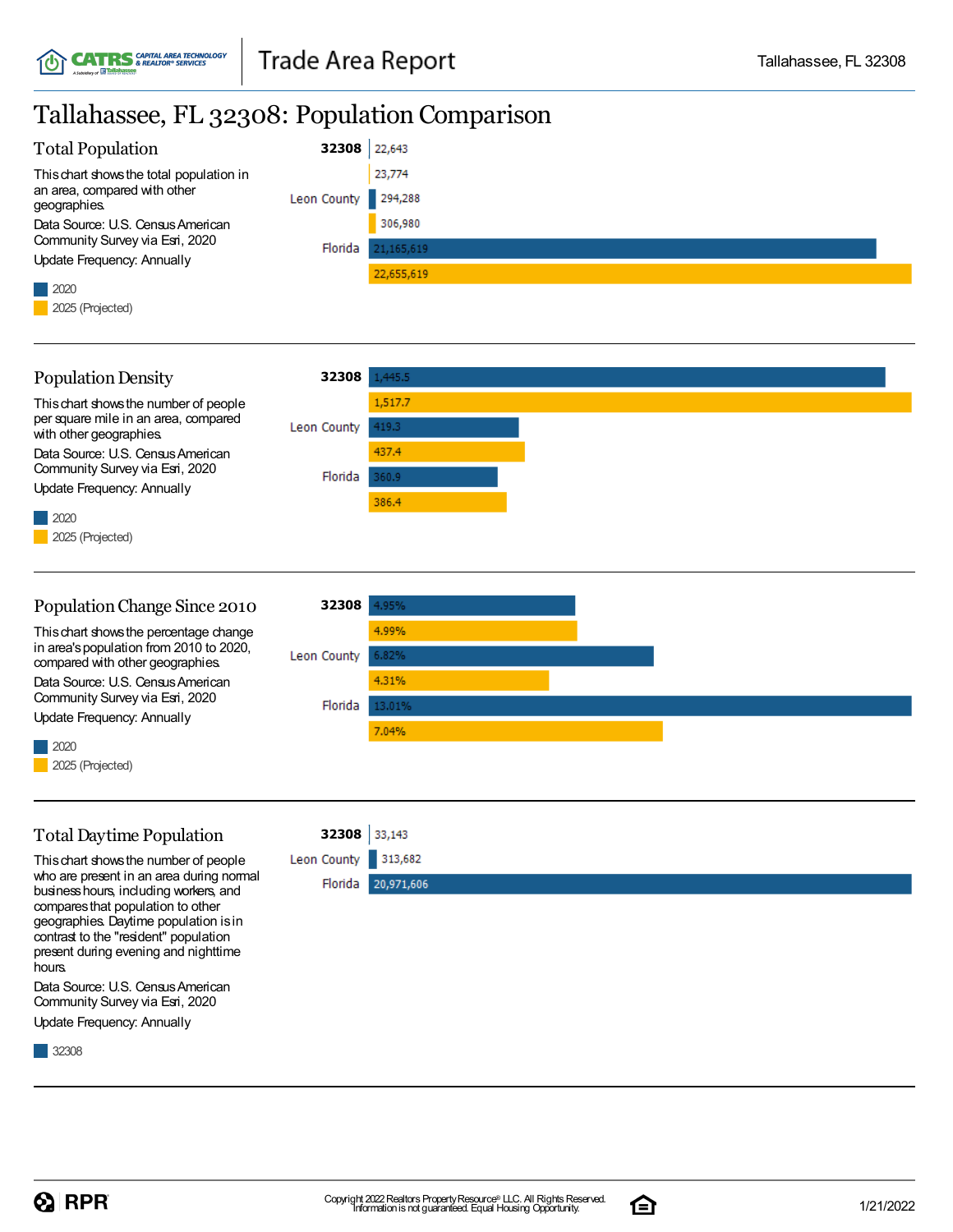

# **Trade Area Report**

**32308**

Florida 357.6

447.0

Leon County

#### Daytime Population Density

Thischart showsthe number people who are present in an area during normal businesshours, including workers, per square mile in an area, compared with other geographies. Daytime population is in contrast to the "resident" population present during evening and nighttime hours.

Data Source: U.S. Census American Community Survey via Esri, 2020

Update Frequency: Annually

32308



Data Source: U.S. Census American Community Survey via Esri, 2020 Update Frequency: Annually

2020

Female / Male Ratio

Thischart showsthe ratio of femalesto malesin an area, compared with other

Data Source: U.S. Census American Community Survey via Esri, 2020 Update Frequency: Annually

2025 (Projected)

geographies.

#### **32308** 54.2% 45.8% 54.0% 46.0% 52.0% 48.0% Leon County 52.0% 48.0% Florida 51.1% 48.9% 48.9% 51.1%

Women 2020 **Men 2020** Women 2025 (Projected) Men 2025 (Projected)

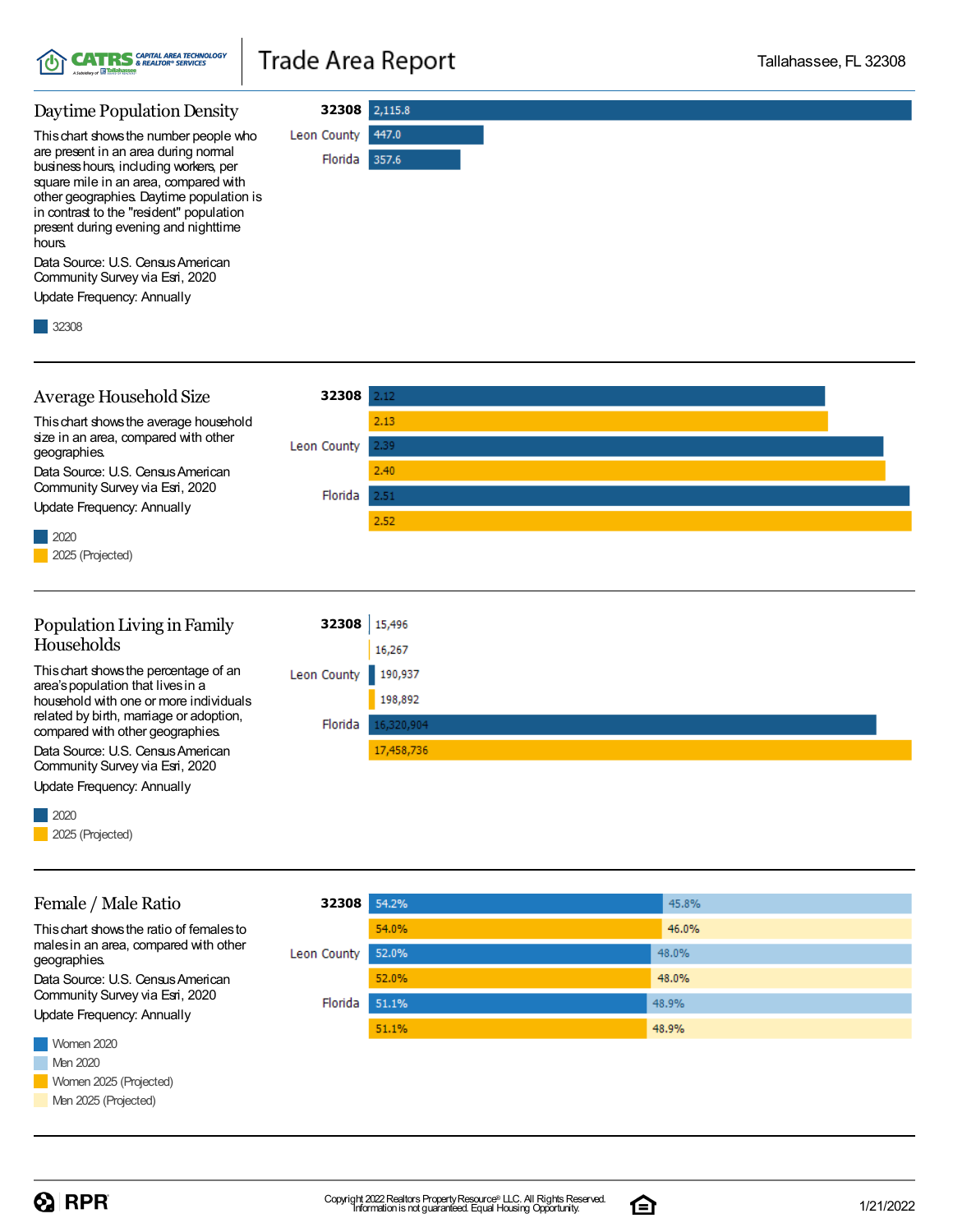### Tallahassee, FL 32308: Age Comparison







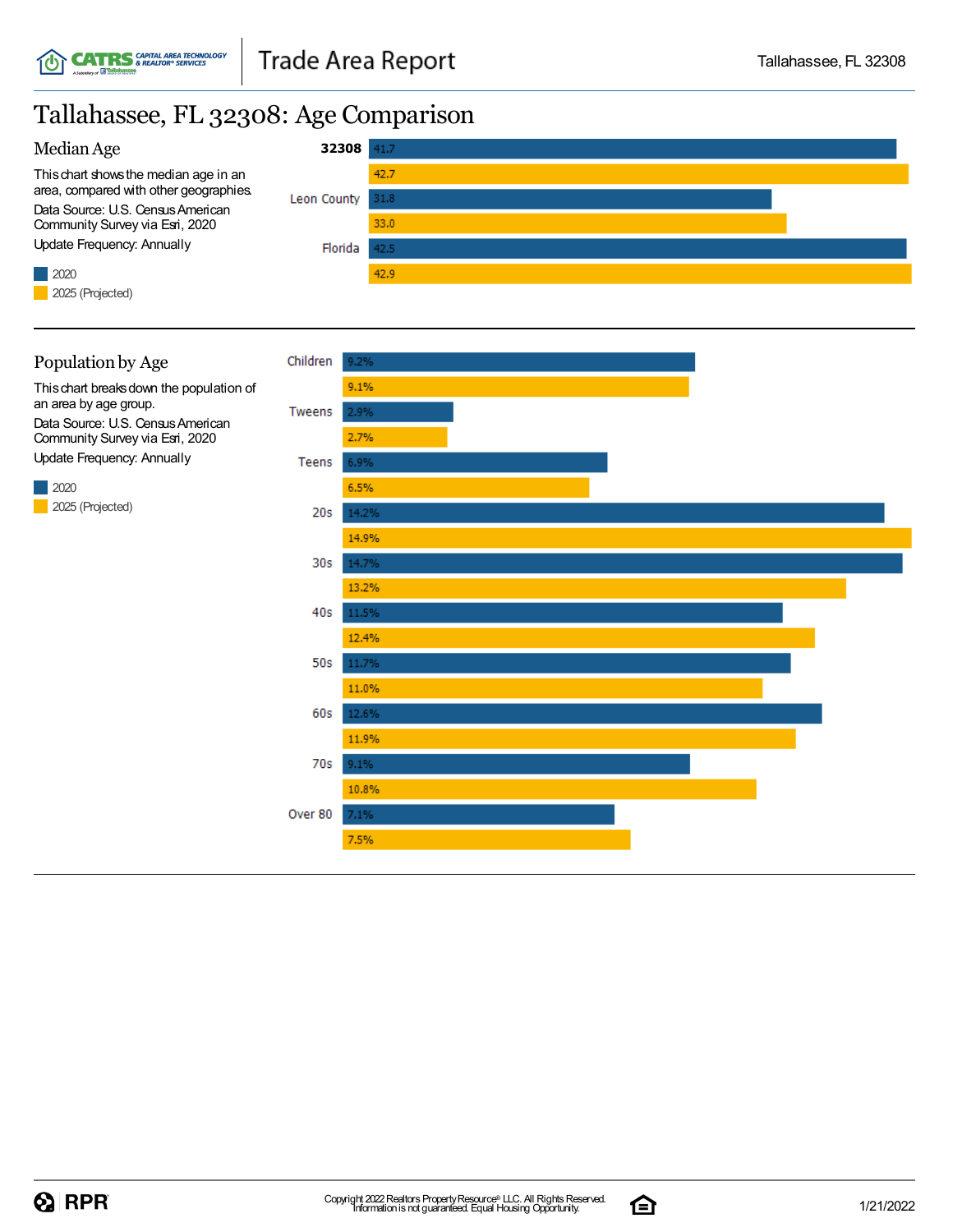### Tallahassee, FL 32308: Marital Status Comparison



#### Married **32308** Thischart showsthe number of people in Leon County 39.0% an area who are married, compared with Florida 48.4% other geographies. Data Source: U.S. Census American Community Survey via Esri, 2020 Update Frequency: Annually Never Married **32308** Thischart showsthe number of people in Leon County 47.1% an area who have never been married, Florida 31.9% compared with other geographies. Data Source: U.S. Census American Community Survey via Esri, 2020 Update Frequency: Annually Widowed **32308** Leon County 3.9% Thischart showsthe number of people in an area who are widowed, compared Florida | 6.8% with other geographies. Data Source: U.S. Census American Community Survey via Esri, 2020 Update Frequency: Annually Divorced **32308** Thischart showsthe number of people in Leon County 10.0% an area who are divorced, compared with Florida 13.0% other geographies. Data Source: U.S. Census American Community Survey via Esri, 2020 Update Frequency: Annually

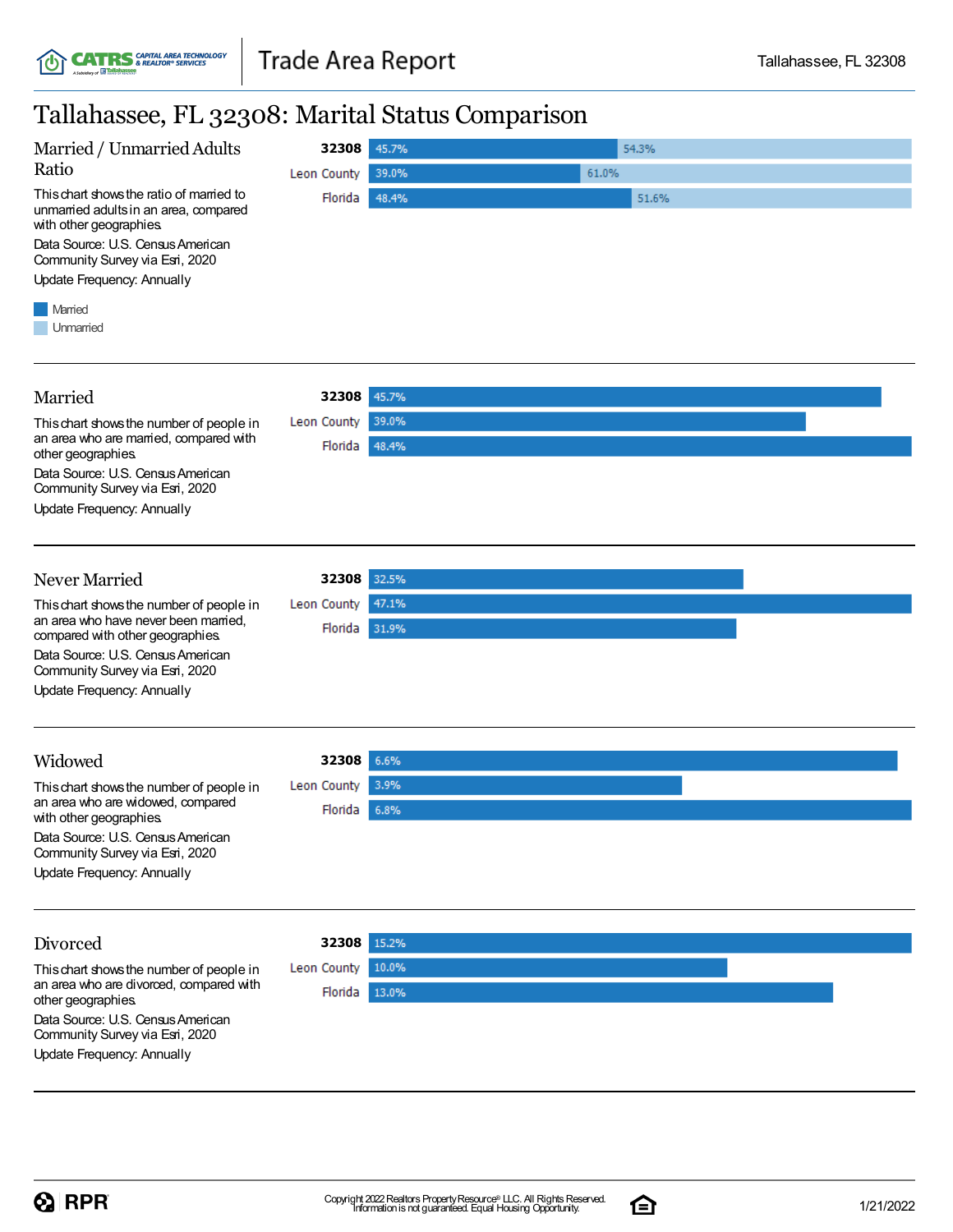## Tallahassee, FL 32308: Economic Comparison



#### Average Disposable Income

Thischart showsthe average disposable income in an area, compared with other geographies. Data Source: U.S. Census American Community Survey via Esri, 2020

Update Frequency: Annually

2025 (Projected)

**32308** Leon County \$61,515 Florida \$62,057

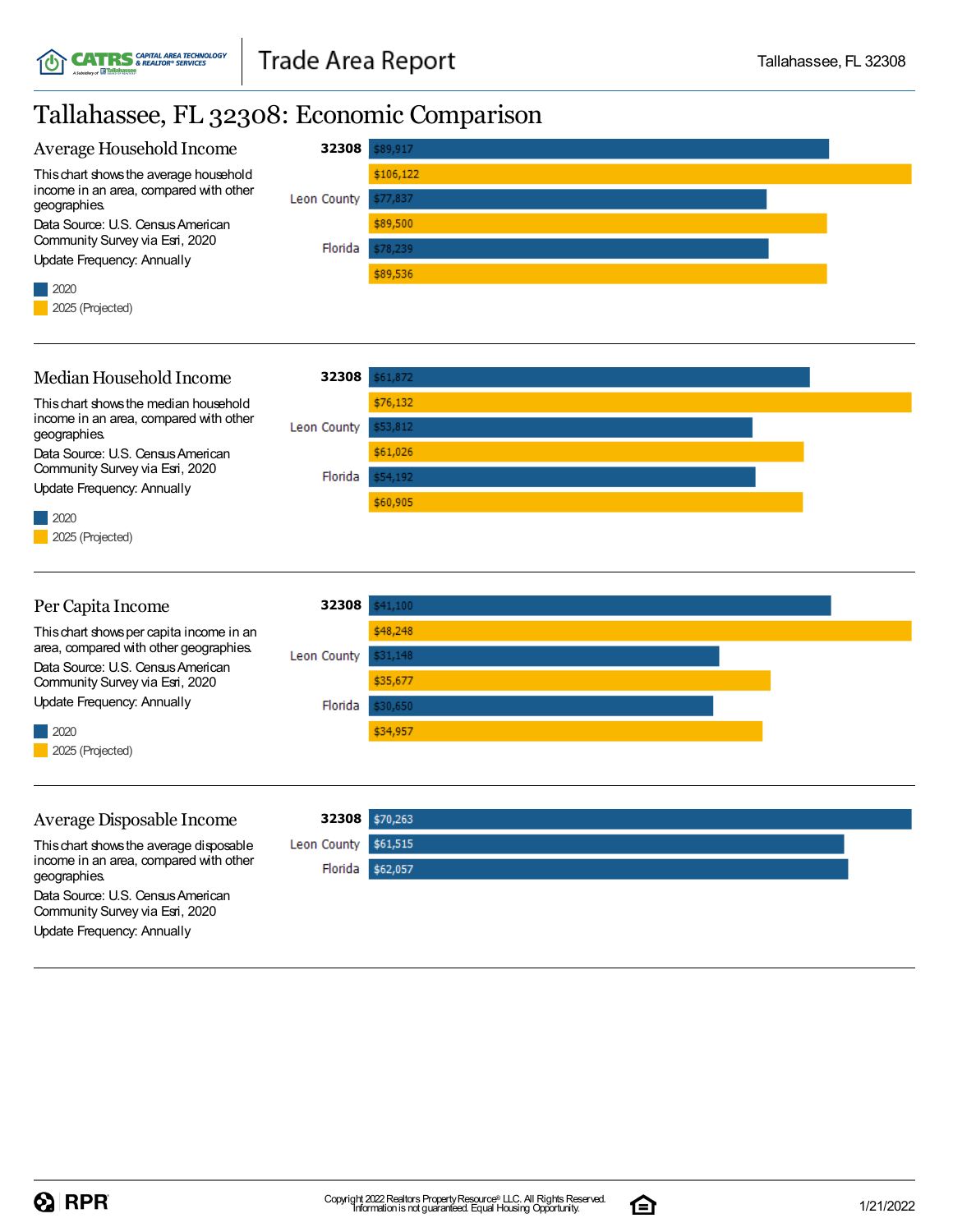

# Trade Area Report

### Unemployment Rate

Thischart showsthe unemployment trend in an area, compared with other geographies.

Data Source: Bureau of Labor Statistics via 3DL

Update Frequency: Monthly





| <b>Employment Count by</b>                                | <b>Health Care and Social Assistance</b>      | 2,019        |
|-----------------------------------------------------------|-----------------------------------------------|--------------|
| Industry                                                  | Public Administration                         | 1,903        |
| This chart shows industries in an area                    | Education                                     | 1,815        |
| and the number of people employed in<br>each category.    | Professional, Scientific and Technical        | 1,319        |
| Data Source: Bureau of Labor Statistics<br>via Esri, 2020 | Retail Trade                                  | 1,094        |
| Update Frequency: Annually                                | Accommodation and Food                        | 564          |
|                                                           | Other                                         | 560          |
|                                                           | <b>Finance and Insurance</b>                  | 492          |
|                                                           | Administrative Support and Waste Management   | 446          |
|                                                           | Construction                                  | 320          |
|                                                           | Manufacturing                                 | 264          |
|                                                           | Transportation and Warehousing                | 176          |
|                                                           | Real Estate, Rental and Leasing               | 151          |
|                                                           | Information                                   | 133          |
|                                                           | Arts, Entertainment and Recreation            | 129          |
|                                                           | <b>Wholesale Trade</b>                        | 86           |
|                                                           | Utilities                                     | 58           |
|                                                           | Agriculture, Forestry, Fishing and Hunting 34 |              |
|                                                           | Business Management 0 or no data              |              |
|                                                           | Mining                                        | 0 or no data |
|                                                           |                                               |              |

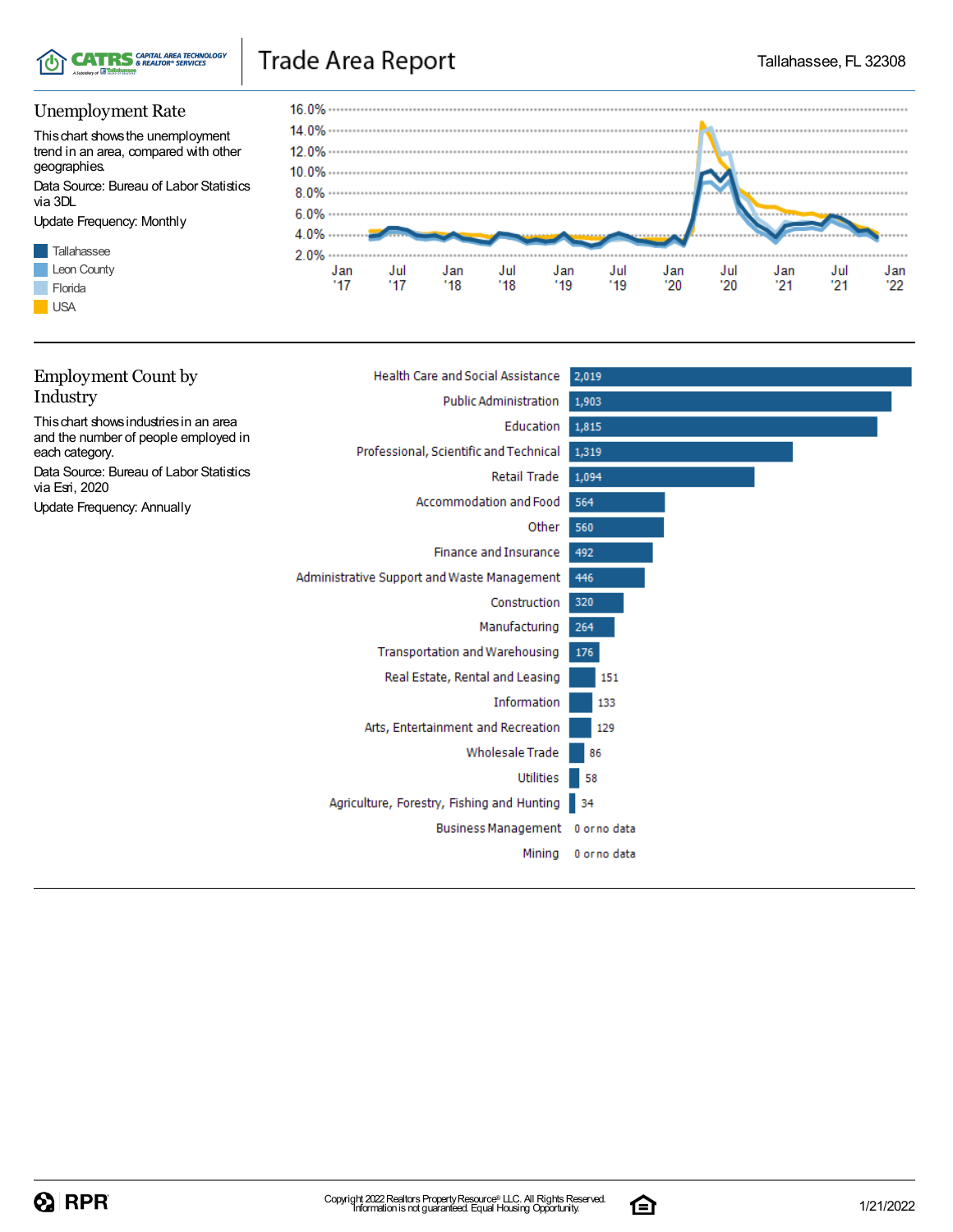**32308**

Florida

Leon County

1.6%

1.8%

4.5%

2.4%

4.2%

6.6%

**32308**

Florida

Leon County

**32308**

Leon County Florida | 3.7%

4.1%

# Tallahassee, FL 32308: Education Comparison

#### Less than 9th Grade

Thischart showsthe percentage of people in an area who have lessthan a ninth grade education, compared with other geographies.

Data Source: U.S. Census American Community Survey via Esri, 2020

Update Frequency: Annually

### Some High School



Data Source: U.S. Census American Community Survey via Esri, 2020

Update Frequency: Annually

### High School GED

Thischart showsthe percentage of people in an area whose highest educational achievement ispassing a high school GED test, compared with other geographies.

Data Source: U.S. Census American Community Survey via Esri, 2020

Update Frequency: Annually

### High School Graduate

This chart shows the percentage of people in an area whose highest educational achievement ishigh school, compared with other geographies. Data Source: U.S. Census American Community Survey via Esri, 2020

Update Frequency: Annually

### **32308** Leon County 14.3% Florida 24.6%

### Some College

Thischart showsthe percentage of people in an area whose highest educational achievement issome college, without receiving a degree, compared with other geographies.

Data Source: U.S. Census American Community Survey via Esri, 2020

Update Frequency: Annually





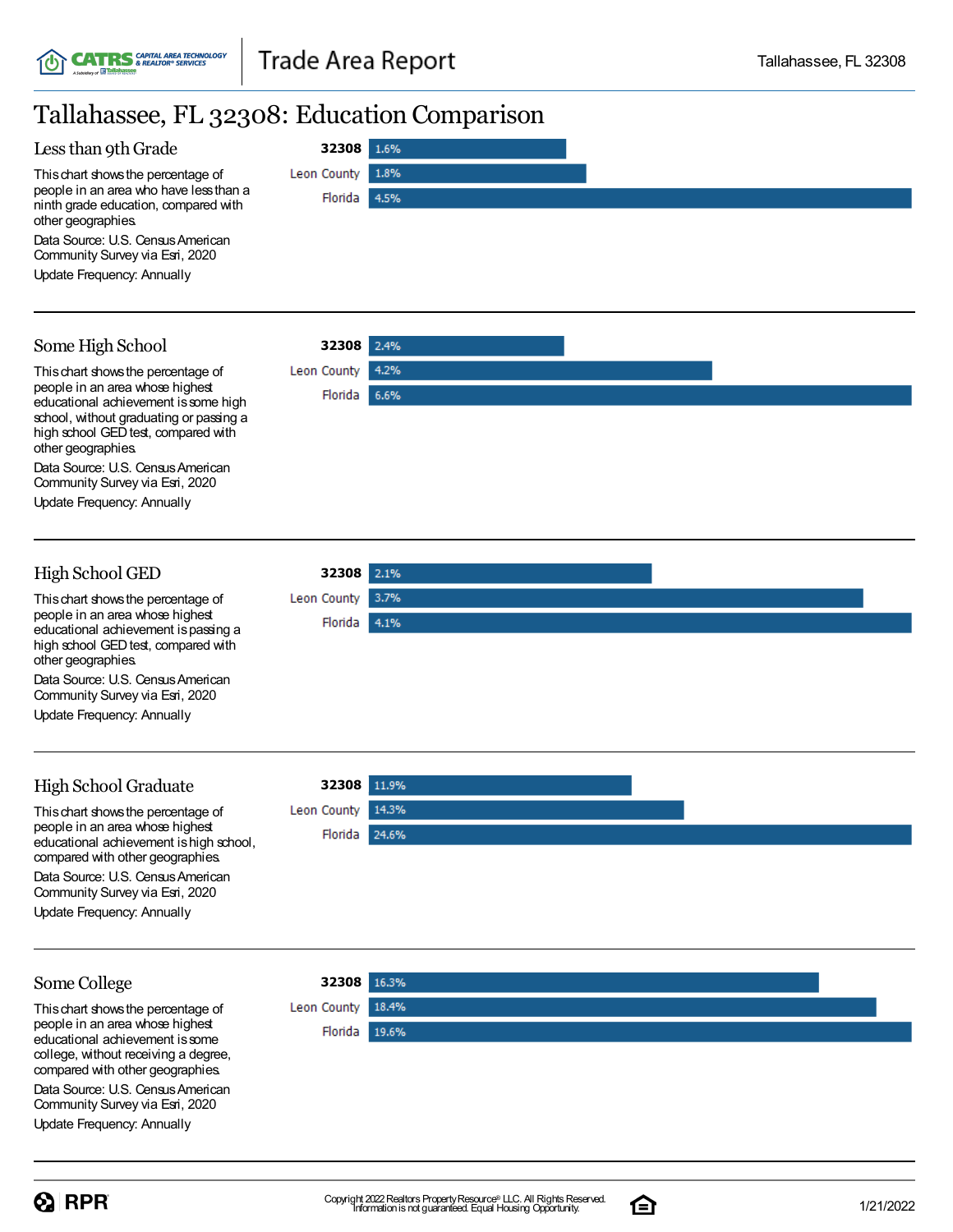

# **Trade Area Report**

**32308**

Florida 10.2%

9.9%

Leon County

#### Associate Degree

Thischart showsthe percentage of people in an area whose highest educational achievement isan associate degree, compared with other geographies.

Data Source: U.S. Census American Community Survey via Esri, 2020

Update Frequency: Annually

#### Bachelor's Degree

geographies.

**32308** Thischart showsthe percentage of Leon County 26.8% people in an area whose highest Florida 19.3% educational achievement isa bachelor's degree, compared with other Data Source: U.S. Census American Community Survey via Esri, 2020 Update Frequency: Annually Grad/Professional Degree **32308**

Thischart showsthe percentage of people in an area whose highest educational achievement isa graduate or professional degree, compared with other geographies.

Data Source: U.S. Census American Community Survey via Esri, 2020

Update Frequency: Annually

| 32308 29.4%       |  |
|-------------------|--|
| Leon County 21.0% |  |
| Florida 11.0%     |  |
|                   |  |
|                   |  |
|                   |  |

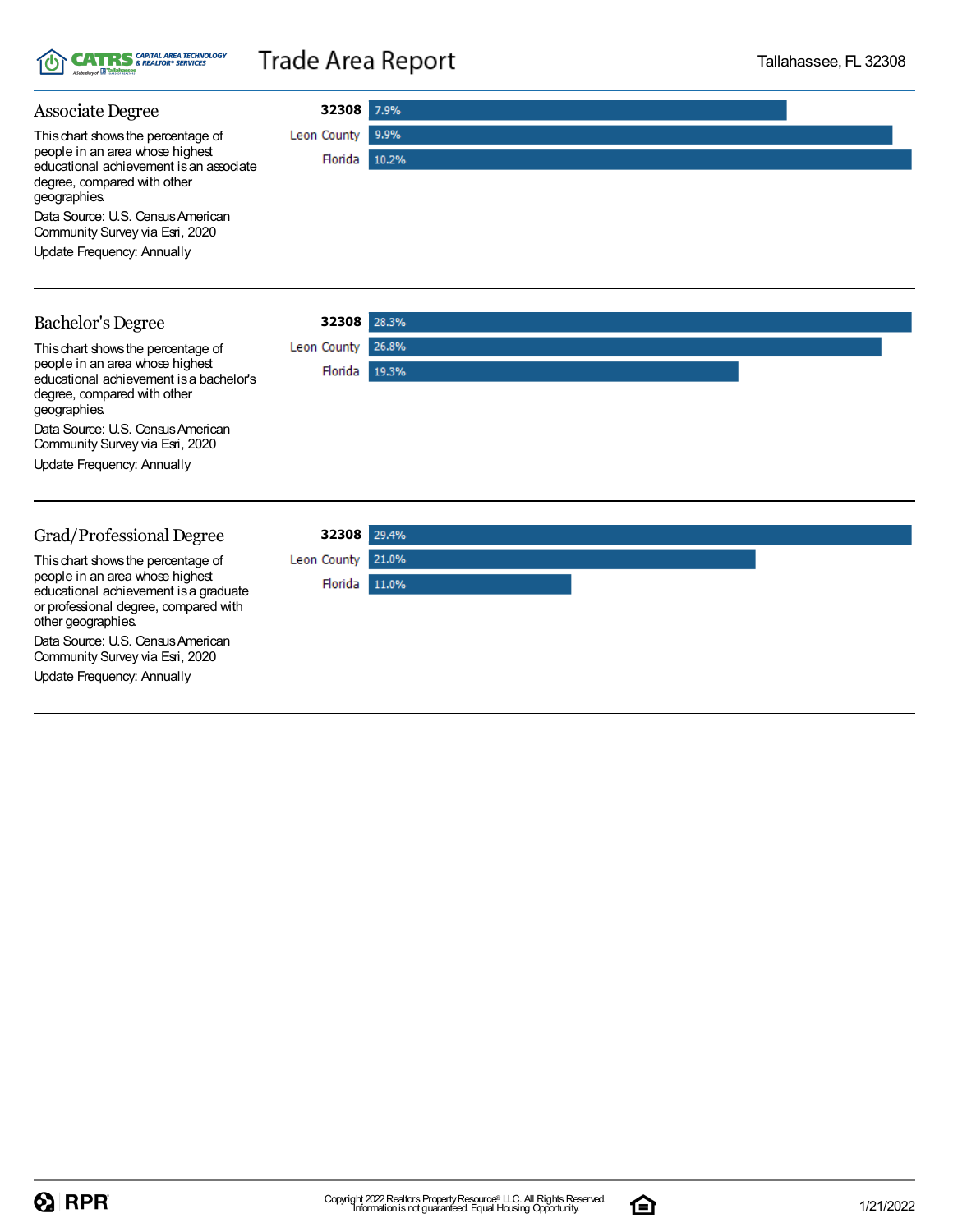### Tallahassee, FL 32308: Commute Comparison

**CATRS** *GAPITAL AREA TECHNOLOGY* 



| How People Get to Work                                                              | <b>Drive Alone</b>  | 91.4%     |
|-------------------------------------------------------------------------------------|---------------------|-----------|
| This chart shows the types of                                                       | Carpool 6.7%        |           |
| transportation that residents of the area<br>you searched use for their commute, by | Work at Home        | 3.7%      |
| percentage of an area's population.                                                 |                     | Walk 0.7% |
| Data Source: U.S. Census American<br>Community Survey via Esri, 2020                |                     | Bus 0.5%  |
| Update Frequency: Annually                                                          | Public Transit 0.5% |           |
| 32308                                                                               | Other 0.5%          |           |
|                                                                                     | Bicycle 0.2%        |           |
|                                                                                     |                     |           |

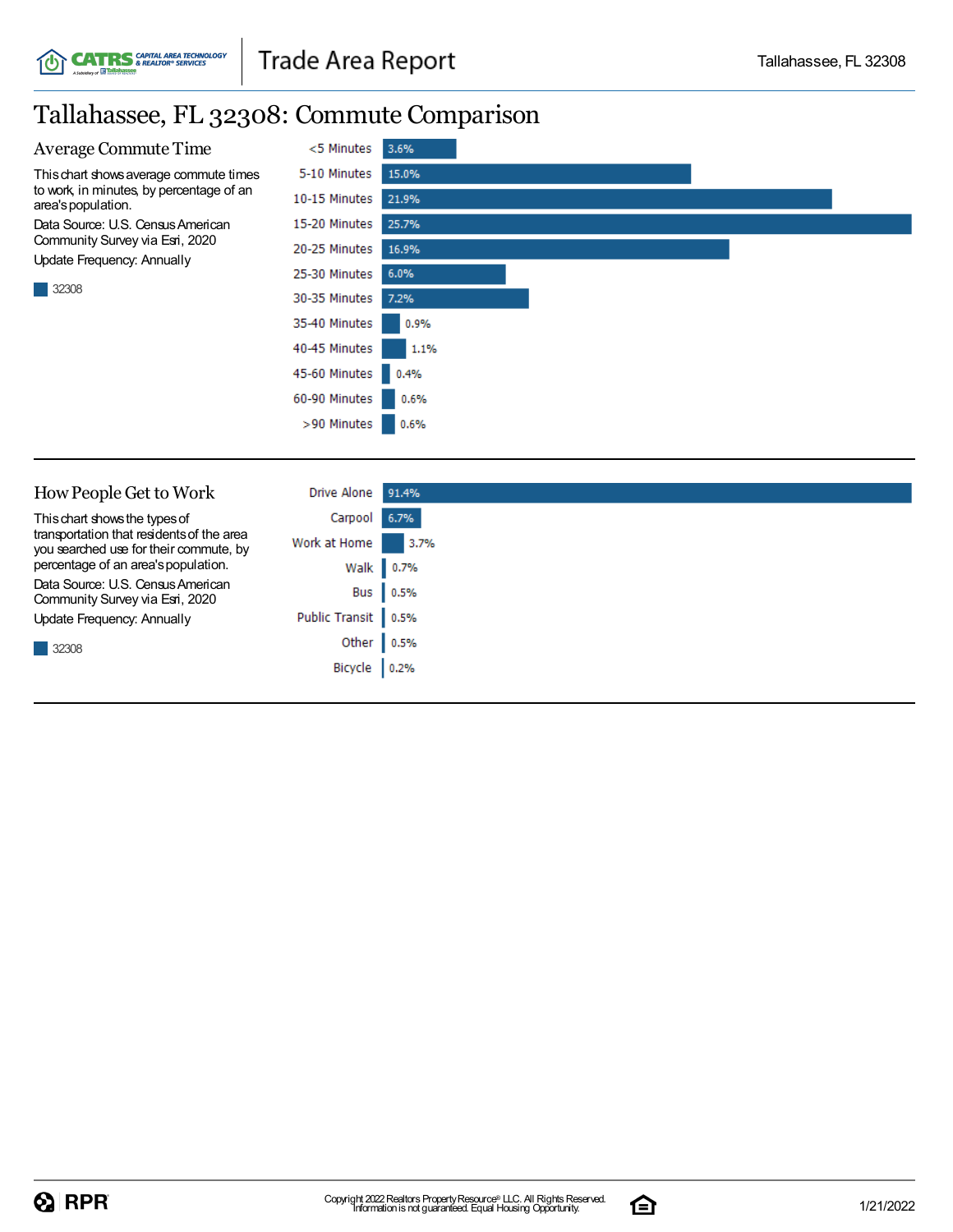

# Tallahassee, FL 32308: Home Value Comparison

| Median Estimated Home Value                                                                                                                                                                                                                                                                                     | 32308                       | \$284,830              |
|-----------------------------------------------------------------------------------------------------------------------------------------------------------------------------------------------------------------------------------------------------------------------------------------------------------------|-----------------------------|------------------------|
| This chart displays property estimates for<br>an area and a subject property, where<br>one has been selected. Estimated home<br>values are generated by a valuation<br>model and are not formal appraisals.<br>Data Source: Valuation calculations<br>based on public records and MLS sources<br>where licensed | Leon County<br>Florida      | \$251,690<br>\$338,020 |
| Update Frequency: Monthly                                                                                                                                                                                                                                                                                       |                             |                        |
| 12 mo. Change in Median<br><b>Estimated Home Value</b>                                                                                                                                                                                                                                                          | 32308<br><b>Leon County</b> | $+15.3%$<br>$+10.7%$   |
| This chart shows the 12-month change in<br>the estimated value of all homes in this<br>area, the county and the state. Estimated<br>home values are generated by a<br>valuation model and are not formal<br>appraisals.                                                                                         | Florida                     | $+22.2%$               |
| Data Source: Valuation calculations<br>based on public records and MLS sources<br>where licensed                                                                                                                                                                                                                |                             |                        |
| Update Frequency: Monthly                                                                                                                                                                                                                                                                                       |                             |                        |
| <b>Median Listing Price</b>                                                                                                                                                                                                                                                                                     | 32308                       | \$315,000              |
| This chart displays the median listing<br>price for homes in this area, the county<br>and the state.<br>Data Source: On- and off-market listings                                                                                                                                                                | Leon County<br>Florida      | \$267,250<br>\$359,000 |
| sources<br><b>Update Frequency: Monthly</b>                                                                                                                                                                                                                                                                     |                             |                        |
|                                                                                                                                                                                                                                                                                                                 |                             |                        |
| 12 mo. Change in Median<br><b>Listing Price</b>                                                                                                                                                                                                                                                                 | 32308<br><b>Leon County</b> | $+8.6%$<br>$+9.8%$     |
| This chart displays the 12-month change<br>in the median listing price of homes in<br>this area, and compares it to the county<br>and state.<br>Data Source: On- and off-market listings<br>sources                                                                                                             | Florida                     | $+19.7%$               |
| Update Frequency: Monthly                                                                                                                                                                                                                                                                                       |                             |                        |

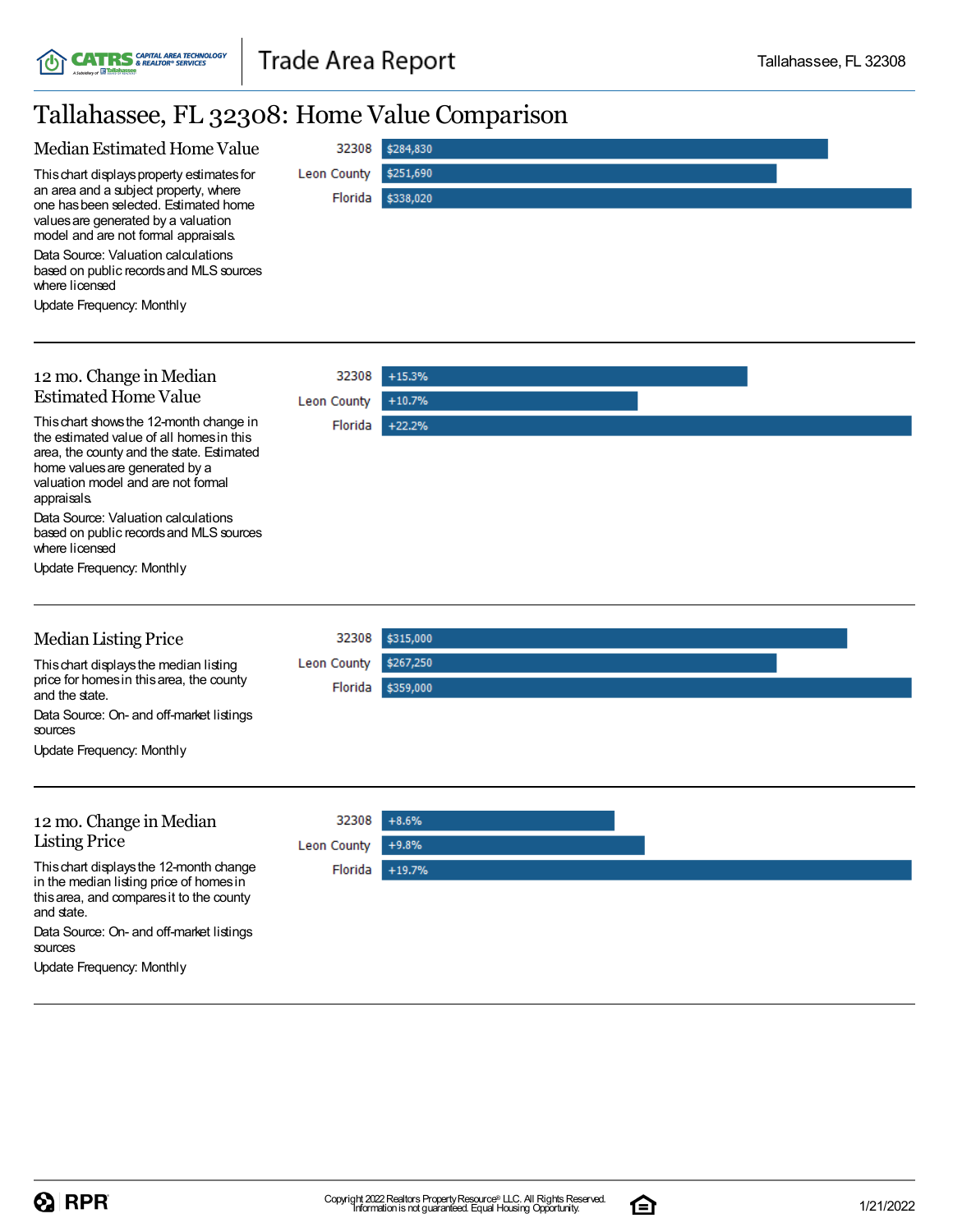# Traffic Counts

**CATRS** GAPITAL AREA TECHNOLOGY



Cross Dir: **–** Dist: **–**

Historical counts

| Year | Count Type                |  |
|------|---------------------------|--|
|      | 2011 6 55,500 AADT        |  |
|      | 2005 56.000 AADT          |  |
|      | 1997 <b>4 28,000 AADT</b> |  |
|      |                           |  |
|      |                           |  |

Dist: **0.17 miles**

#### Historical counts

| Year | Count Type               |  |
|------|--------------------------|--|
|      | 2011 655,500 AADT        |  |
|      | 1997 32.022 ADT          |  |
|      | 1996 <b>4 25,247 ADT</b> |  |
|      |                          |  |
|      |                          |  |

Cross Dir: **NW** Dist: **0.04 miles**

Historical counts **Year Count Type 2019 54,000 AADT 2018 57,000 AADT** 

Cross Dir: **N** Dist: **0.02 miles**

#### Historical counts

| Year | Count Type                |  |
|------|---------------------------|--|
|      | 2019 <b>4 54,000 AADT</b> |  |
|      | 2018 67,000 AADT          |  |
|      |                           |  |
|      |                           |  |

Cross Dir: **NW** Dist: **0.07 miles**

#### Historical counts

| Year | Count Type               |  |
|------|--------------------------|--|
|      | 2011 52,803 ADT          |  |
|      | 1998 <b>4 23,240 ADT</b> |  |
|      | 1995 <b>4 24,833 ADT</b> |  |
|      |                          |  |
|      |                          |  |

NOTE: Daily Traffic Counts are a mixture of actual and Estimates (\*)